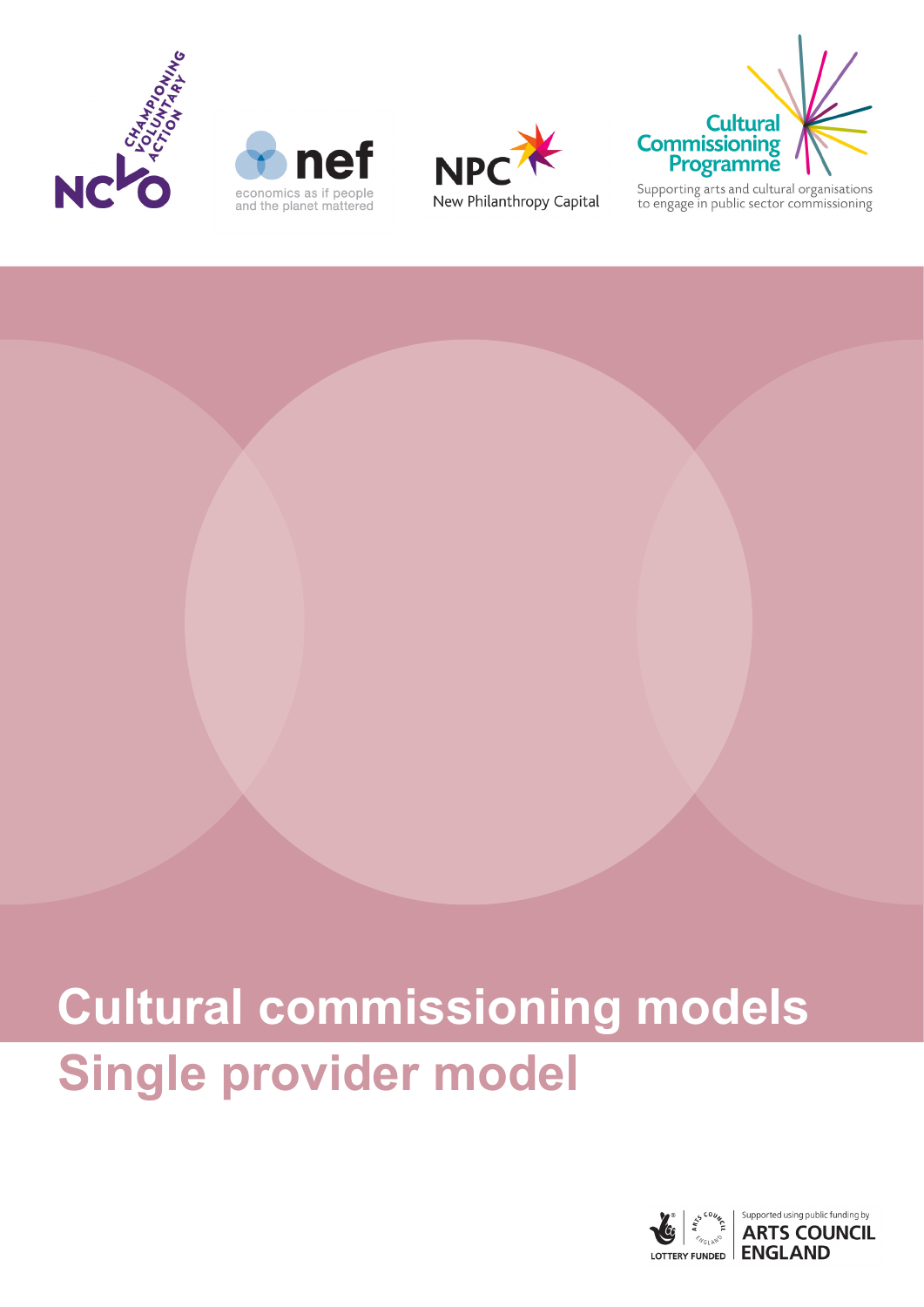A single provider model involves commissioners entering into a contract with an arts and cultural organisation to meet their strategic objectives. The length of the contract may vary but due to the investment needed and the impact they have, contracts tend to be longer than services funded through grant funding

# **How does it work?**

Commissioners can take a number of routes to enter into an agreement with a single provider. A common approach has been to set out a detailed specification of requirements and outcomes and go to the market (potential providers). An alternative route is to use a '**[competitive dialogue approach](http://www.gov.scot/Topics/Government/Procurement/Selling/SupplierJourney/bidding/bidding-routes-2and3/contract-award-procedures/competitive-dialogue-proc)**'. This approach can take longer but has the attraction of bringing innovation and 'future proofing' into the solution.

The competitive dialogue approach involves going to a broad market with the outcomes that the commissioners to looking to achieve and asking for responses on how they would meet these challenges. The market is encouraged to come back to the commissioner with innovative responses and to highlight gaps in the outcome requirements. This means that the commissioners benefit from the whole market and can challenge their own thinking about the design of services.

Responses are then whittled down to a small number of credible providers through an assessment process. Then, using intelligence provided by the market, the commissioner is able to refine their requirements into a more detailed tender process which is sent to the small number of providers. Finally, the process is used to identify one or two providers to enter into detailed discussions and eventually detailed negotiation to appoint a single provider for the delivery of a service that meets their requirements.

Another approach may involve two or more commissioners (e.g. neighbouring CCGs) working together on a contract with a single provider as part of a **[collaborative commissioning model](https://www.england.nhs.uk/wp-content/uploads/2012/03/collab-commiss-frame.pdf)**.

#### **What is it Who are the commissioners?**

There are a range of public service commissioners that may seek to enter into a contract with a single provider to use arts and culture to meet local needs. Examples can include:

- **C** Local authority public health teams;
- **Clinical Commissioning Groups;**
- **Mental Health NHS Foundation Trusts;**
- **Individual GP or cluster of GP practices;**
- Health and Wellbeing partnerships; and l
- Local authority adult social care teams l

# **How is the service contract organised?**

Contracts are essentially a legally binding promise between two parties, usually for the supply of goods or services in return for agreed payment. The relationship between the two parties is defined by contractual law as opposed to the particular terms and conditions of the commissioner.

Practically, a contract is delivered when the specifications of delivery are met. This means that the contract contains a description of the completed service, known as a specification. All parties need to fulfil their side of the promise to fulfil the contract. As contracts are legally binding the commissioner is equally responsible to treat the provider correctly and do what they say they will. Some contracts are negotiable, which means provider organisations should feel confident about challenging unfavourable terms and conditions.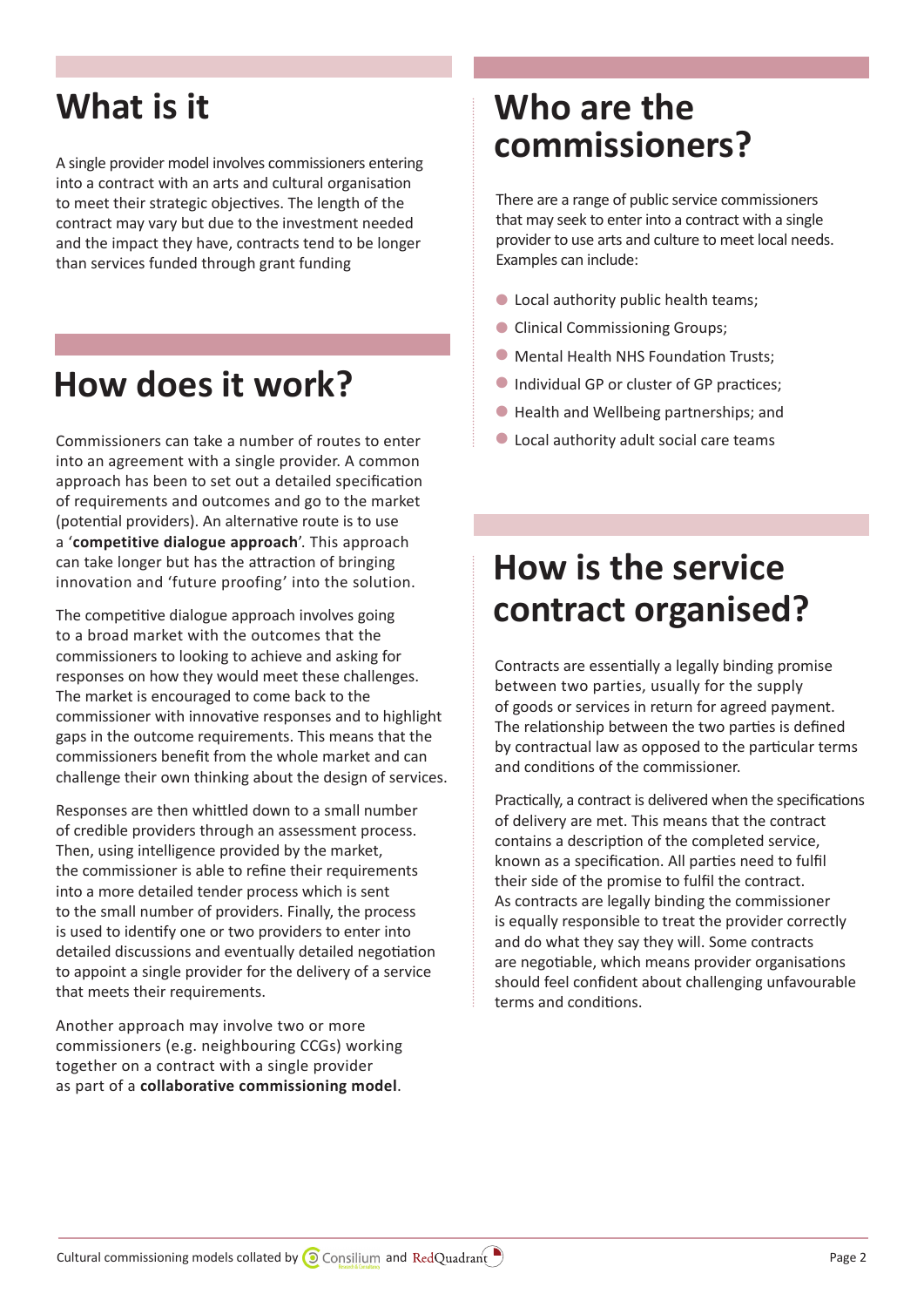# **How is the service evaluated?**

The service specification will outline the outputs and outcomes to be delivered by the provider and how performance will be monitored and measured. In some cases the provider will have had the opportunity to discuss and negotiate the monitoring and evaluation arrangements as part of the commissioning process. It is important to note that in some cases the provider may undertake additional evaluation work and impact assessment over and above what is specified in the service contract in particular where this helps to generate evidence that may help them secure future contracts.

# **Building sustaining working relations**

Regular performance review meetings between the commissioner and the provider are important in discussing the delivery of the contract and identifying areas where remedial action is required. This may include, for example, areas where the commissioner can provide support such as increasing the flow of referrals or promoting the service amongst clinicians and patient groups.

Maintaining visibility and profile with commissioners is essential to demonstrate the contribution that the contracted service is making to achieving local priorities. Inviting commissioners to attend the sessions with participants can prove powerful in demonstrating first-hand the impact of the scheme. Ensuring that the scheme is clearly referenced within the commissioner's strategic and operational plan can help to build a sustainable working relationship.

# **Scalability**

The ability of single providers to scale up schemes / activities may be influenced by a number of factors, including:

- **•** The size/capacity of the organisation and their ability to expand their delivery (both geographical and by volume);
- The number of suitable and affordable venues from which to deliver sessions; and
- The availability of funding to expand the number l of sessions and/or participants supported

In some cases where provider is a registered charity their charitable objectives / governing document may restrict their ability to deliver services outside of their target geographical area or client base. One approach may be for providers to establish a consortia model to enable a number of organisations to work together to meet the needs of the commissioner.

# **Potential challenges**

Providers may find the process of negotiating with commissioners about the service costs and deliverables as challenging. Whilst providers may be keen to secure the contract and establish a relationship with a commissioner it is important that the costs associated with the delivery of the service are sufficient to ensure quality and are financially viable. Providers will need to determine the extent to which the terms of the contract cover all of the costs associated with delivering the service (i.e. **[full cost recovery](https://www.biglotteryfund.org.uk/funding/funding-guidance/applying-for-funding/full-cost-recovery)**).

The contract will clearly specify the duration of the service to be provided. Providers will need to factor in capacity to discuss arrangements for contract renewal or extension with commissioners. Whilst some commissioners may choose to recommission the same provider without going out to competitive tender it is likely that other providers may be approached to tender for the delivery of the service as part of an open procurement process. As such there is no guarantee that providers will secure a further contract to continue the delivery of a service.